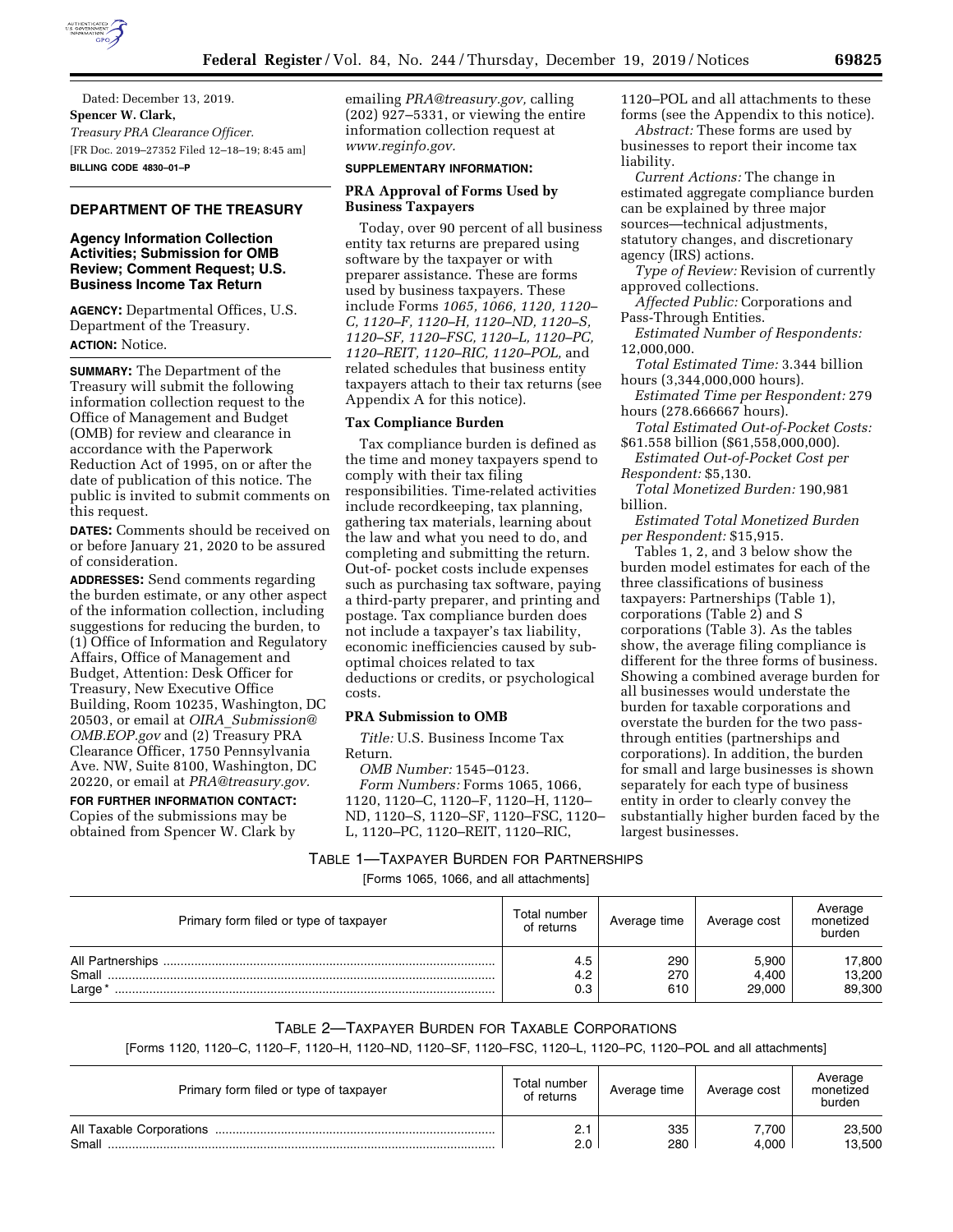# TABLE 2—TAXPAYER BURDEN FOR TAXABLE CORPORATIONS—Continued

[Forms 1120, 1120–C, 1120–F, 1120–H, 1120–ND, 1120–SF, 1120–FSC, 1120–L, 1120–PC, 1120–POL and all attachments]

| Primary form filed or type of taxpayer | Total number<br>of returns | Average time | Average cost | Average<br>monetized<br>burden |
|----------------------------------------|----------------------------|--------------|--------------|--------------------------------|
| Large                                  | 0.1                        | .255         | 70,200       | 194,800                        |

## TABLE 3—TAXPAYER BURDEN PASS-THROUGH CORPORATIONS [Forms 1120–REIT, 1120–RIC, 1120–S and all attachments]

| Primary form filed or type of taxpayer | Total number<br>of returns | Average time      | Average cost             | Average<br>monetized<br>burden |
|----------------------------------------|----------------------------|-------------------|--------------------------|--------------------------------|
| Small<br>Large                         | 5.4<br>5.3                 | 245<br>240<br>610 | 3.500<br>3.100<br>30.900 | 11,300<br>10,200<br>91,500     |

\* A large business is defined as one having end-of-year assets greater than \$10 million. A large business is defined the same way for partnerships, taxable corporations, and pass-through corporations. A small business is any business that doesn't meet the definition of a large business.

Tables 1A—3A show the average burden estimate for business entities by

*total positive income.* Total positive income is defined as the sum of all

positive income amounts reported on the return.

### TABLE 1A—TAXPAYER BURDEN FOR PARTNERSHIPS

[Forms 1065, 1066, and all attachments]

| Total positive income * | Average time<br>(hrs) | Average<br>money | Total average<br>monetized<br>burden |
|-------------------------|-----------------------|------------------|--------------------------------------|
| <\$100.000              | 250                   | 3.500            | 9.000                                |
|                         | 330                   | 7.500            | 24,200                               |
|                         | 425                   | 14.300           | 57,300                               |
|                         | 960                   | 52,800           | 153,900                              |
| > \$100.000.000         | 2.540                 | 208.900          | 476.200                              |

# TABLE 2A—TAXPAYER BURDEN FOR TAXABLE CORPORATIONS

[Forms 1120, 1120–C, 1120–F, 1120–H, 1120–ND, 1120–SF, 1120–FSC, 1120–L, 1120–PC, 1120–POL and all attachments]

| Total positive income* | Average time<br>(hrs) | Average<br>money<br>(\$) | Total average<br>monetized<br>burden |
|------------------------|-----------------------|--------------------------|--------------------------------------|
| $<$ \$100.000          | 265                   | 3.000                    | 7,500                                |
|                        | 345                   | 6.400                    | 20,600                               |
|                        | 385                   | 14.400                   | 55,900                               |
|                        | 1.090                 | 69.100                   | 194,800                              |
| >\$100.000.000         | 4.620                 | 385.300                  | 915,400                              |

# TABLE 3A—TAXPAYER BURDEN PASS-THROUGH CORPORATIONS

[Forms 1120–REIT, 1120–RIC, 1120–S and all attachments]

| Total positive income * | Average time<br>(hrs) | Average<br>money | Total average<br>monetized<br>burden |
|-------------------------|-----------------------|------------------|--------------------------------------|
| $<$ 100.000             | 215                   | 1.900            | 5,000                                |
|                         | 270                   | 3.800            | 12,500                               |
|                         | 285                   | 8.600            | 35,300                               |
|                         | 660                   | 36,000           | 103,100                              |
| >\$100.000.000          | .770                  | 146.700          | 326,400                              |

\* Total positive income is the sum of all positive income amounts reported on the return. Source: RAAS:KDA (12–2–19).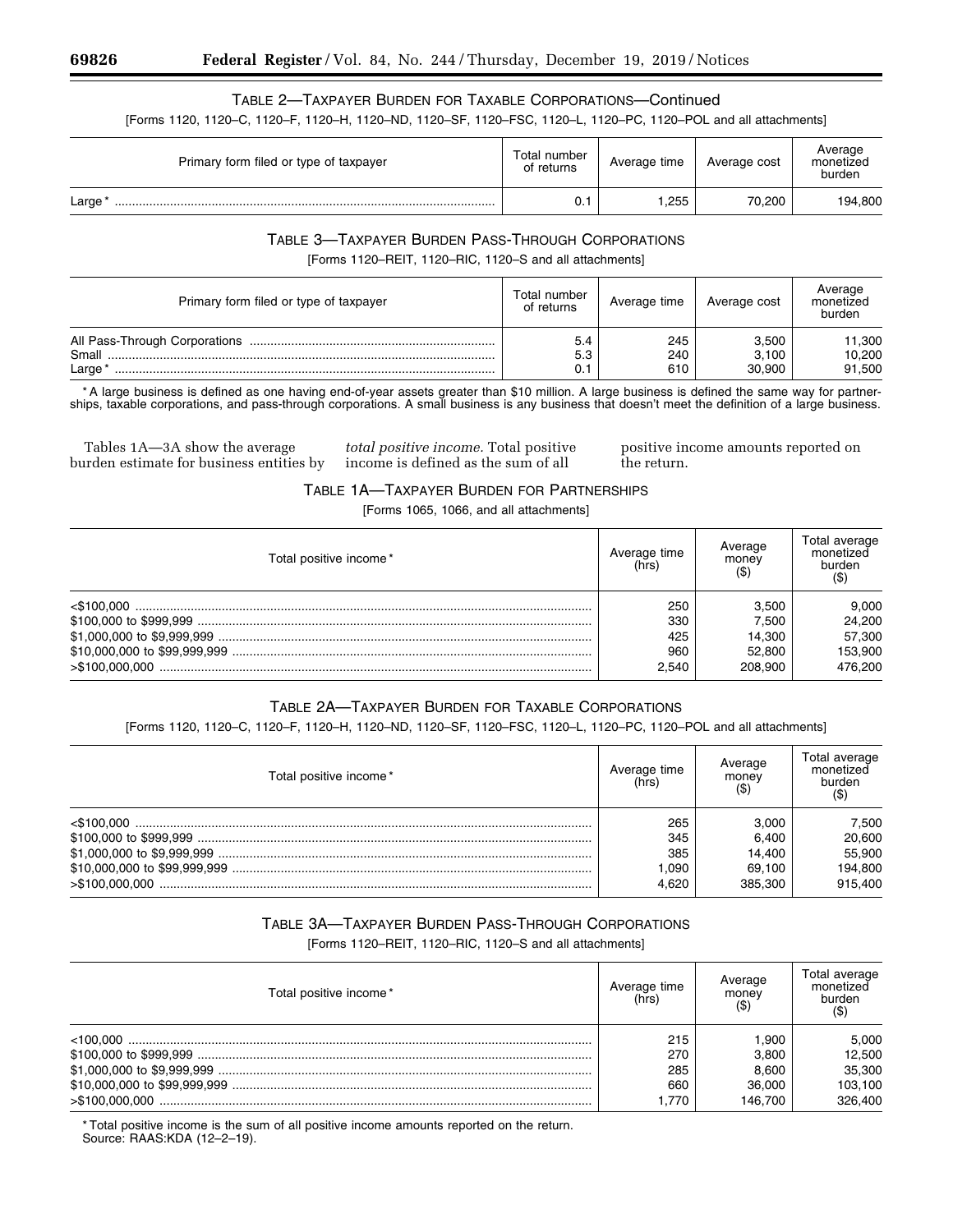*Note:* The data shown are the best estimates for 2019 business entity income tax returns. Reported time and cost burdens are national averages and do not reflect a ''typical'' case. Most

taxpayers experience lower than average burden varying considerably by taxpayer type. The estimates are subject to change as new forms and data become available.

**Authority:** 44 U.S.C. 3501 *et seq.*  Dated: December 13, 2019.

## **Spencer W. Clark,**

*Treasury PRA Clearance Officer.* 

# APPENDIX A

| Product                   | Title                                                                                                                                                              |
|---------------------------|--------------------------------------------------------------------------------------------------------------------------------------------------------------------|
|                           | Annual Withholding Tax Return for U.S. Source Income of Foreign Persons.                                                                                           |
|                           | Foreign Person's U.S. Source Income Subject to Withholding.                                                                                                        |
|                           | Annual Summary and Transmittal of Forms 1042–S.                                                                                                                    |
|                           | U.S. Return of Partnership Income.                                                                                                                                 |
| Form 1065 (SCH B-1)       | Information for Partners Owning 50% or More of the Partnership.                                                                                                    |
| Form 1065 (SCH B-2)       | Election Out of the Centralized Partnership Audit Regime.                                                                                                          |
|                           | Additional Information for Schedule M-3 Filers.                                                                                                                    |
|                           | Capital Gains and Losses.                                                                                                                                          |
| Form 1065 (SCH K-1)       | Partner's Share of Income, Deductions, Credits, etc.                                                                                                               |
|                           | Net Income (Loss) Reconciliation for Certain Partnerships.                                                                                                         |
|                           | Amended Return or Administrative Adjustment Request (AAR).                                                                                                         |
|                           | U.S. Real Estate Mortgage Investment Conduit (REMIC) Income Tax Return.                                                                                            |
|                           | Quarterly Notice to Residual Interest Holder of REMIC Taxable Income or Net Loss Allocation.                                                                       |
|                           | Foreign Tax Credit-Corporations.                                                                                                                                   |
|                           | Reduction of Foreign Oil and Gas Taxes.                                                                                                                            |
|                           | Adjustments to Separate Limitation Income (Loss) Categories for Determining Numerators of Limita-                                                                  |
|                           | tion Fractions, Year-End Recharacterization Balances, and Overall Foreign and Domestic Loss                                                                        |
|                           | Account Balances.                                                                                                                                                  |
|                           | Foreign Tax Carryover Reconciliation Schedule.                                                                                                                     |
|                           | U.S. Corporation Income Tax Return.                                                                                                                                |
|                           | Additional Information for Schedule M-3 Filers.                                                                                                                    |
|                           | Capital Gains and Losses.                                                                                                                                          |
|                           | Information on Certain Persons Owning the Corporation's Voting Stock.                                                                                              |
|                           | Section 280H Limitations for a Personal Service Corporation (PSC).<br>Net Income (Loss) Reconciliation for Corporations With Total Assets of \$10 Million of More. |
| Form 1120 (SCH M-3)       | Foreign Operations of U.S. Corporations.                                                                                                                           |
|                           |                                                                                                                                                                    |
|                           | Consent Plan and Apportionment Schedule for a Controlled Group.<br>U.S. Personal Holding Company (PHC) Tax.                                                        |
|                           | Uncertain Tax Position Statement.                                                                                                                                  |
|                           | U.S. Income Tax Return for Cooperative Associations.                                                                                                               |
|                           | U.S. Income Tax Return of a Foreign Corporation.                                                                                                                   |
| Form 1120-F (SCH H)       | Deductions Allocated to Effectively Connected Income Under Regulations Section 1.861-8.                                                                            |
|                           | Interest Expense Allocation Under Regulations Section 1.882-5.                                                                                                     |
| Form 1120-F (SCH M1 & M2) | Reconciliation of Income (Loss) and Analysis of Unappropriated Retained Earnings per Books.                                                                        |
| Form 1120-F (SCH M-3)     | Net Income (Loss) Reconciliation for Foreign Corporations With Reportable Assets of \$10 Million or                                                                |
|                           | More.                                                                                                                                                              |
|                           | List of Foreign Partner Interests in Partnerships.                                                                                                                 |
|                           | Exclusion of Income From the International Operation of Ships or Aircraft Under Section 883.                                                                       |
| Form 1120-F (SCH V)       | List of Vessels or Aircraft, Operators, and Owners.                                                                                                                |
|                           | U.S. Income Tax Return of a Foreign Sales Corporation.                                                                                                             |
| Form 1120-FSC (SCH P)     | Transfer Price or Commission.                                                                                                                                      |
|                           | U.S. Income Tax Return for Homeowners Associations.                                                                                                                |
|                           | Interest Charge Domestic International Sales Corporation Return.                                                                                                   |
| Form 1120–IC–DISC (SCH K) | Shareholder's Statement of IC-DISC Distributions.                                                                                                                  |
| Form 1120-IC-DISC (SCH P) | Intercompany Transfer Price or Commission.                                                                                                                         |
| Form 1120-IC-DISC (SCH Q) | Borrower's Certificate of Compliance With the Rules for Producer's Loans.                                                                                          |
|                           | U.S. Life Insurance Company Income Tax Return.                                                                                                                     |
| Form 1120-L (SCH M-3)     | Net Income (Loss) Reconciliation for U.S. Life Insurance Companies With Total Assets of \$10 Mil-                                                                  |
|                           | lion or More.                                                                                                                                                      |
|                           | Return for Nuclear Decommissioning Funds and Certain Related Persons.                                                                                              |
|                           | U.S. Property and Casualty Insurance Company Income Tax Return.                                                                                                    |
| Form 1120-PC (SCH M-3)    | Net Income (Loss) Reconciliation for U.S. Property and Casualty Insurance Companies With Total                                                                     |
|                           | Assets of \$10 Million or More.                                                                                                                                    |
|                           | U.S. Income Tax Return for Certain Political Organizations.                                                                                                        |
|                           | U.S. Income Tax Return for Real Estate Investment Trusts.                                                                                                          |
|                           | U.S. Income Tax Return for Regulated Investment Companies.                                                                                                         |
| Form 1120-S (SCH B-1)     | U.S. Income Tax Return for an S Corporation.<br>Information on Certain Shareholders of an S Corporation.                                                           |
| Form 1120-S (SCH D)       | Capital Gains and Losses and Built-In Gains.                                                                                                                       |
| Form 1120-S (SCH K-1)     | Shareholder's Share of Income, Deductions, Credits, etc.                                                                                                           |
| Form 1120-S (SCH M-3)     | Net Income (Loss) Reconciliation for S Corporations With Total Assets of \$10 Million or More.                                                                     |
|                           | U.S. Income Tax Return for Settlement Funds (Under Section 468B).                                                                                                  |
|                           | Estimated Tax for Corporations.                                                                                                                                    |
|                           | Amended U.S. Corporation Income Tax Return.                                                                                                                        |
|                           | Authorization and Consent of Subsidiary Corporation to be Included in a Consolidated Income Tax                                                                    |
|                           | Return.                                                                                                                                                            |

۰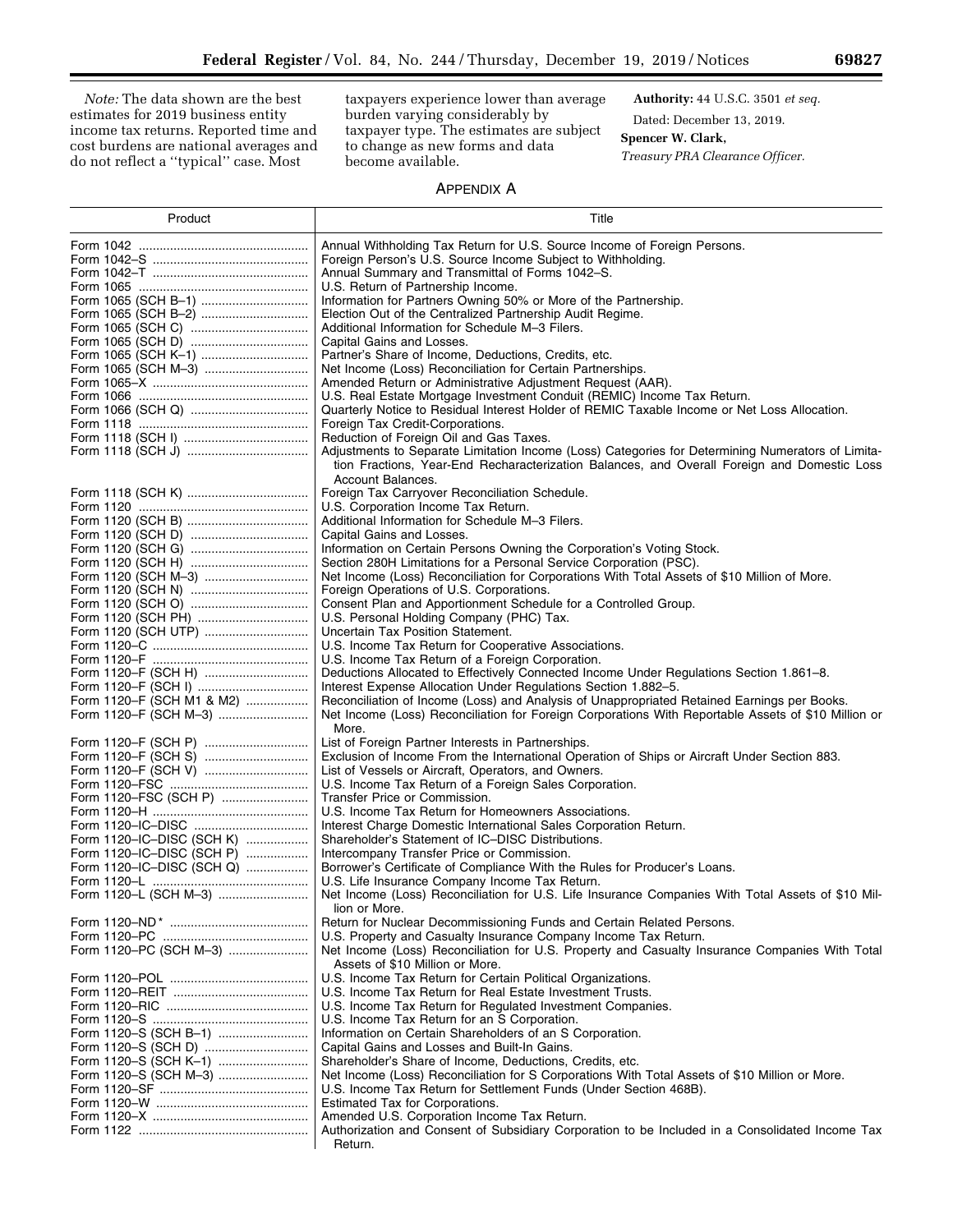Ξ

۰

# APPENDIX A—Continued

| Product | Title                                                                                                                                                            |
|---------|------------------------------------------------------------------------------------------------------------------------------------------------------------------|
|         | Cost of Goods Sold.                                                                                                                                              |
|         | Compensation of Officers.                                                                                                                                        |
|         | Application for Extension of Time for Payment of Tax Due to Undue Hardship.                                                                                      |
|         | Application to Adopt, Change, or Retain a Tax Year.                                                                                                              |
|         | Extension of Time For Payment of Taxes By a Corporation Expecting a Net Operating Loss                                                                           |
|         | Carryback.                                                                                                                                                       |
|         | Corporation Application for Tentative Refund.                                                                                                                    |
|         | Underpayment of Estimated Tax By Corporations.                                                                                                                   |
|         | Undistributed Capital Gains Tax Return.<br>Notice to Shareholder of Undistributed Long-Term Capital Gains.                                                       |
|         | Election by a Small Business Corporation.                                                                                                                        |
|         | Power of Attorney and Declaration of Representative.                                                                                                             |
|         | Application for Change in Accounting Method.                                                                                                                     |
|         | Investment Credit.                                                                                                                                               |
|         | Annual Return To Report Transactions With Foreign Trusts and Receipt of Certain Foreign Gifts.                                                                   |
|         | Annual Return of Foreign Trust With a U.S. Owner.                                                                                                                |
|         | General Business Credit.                                                                                                                                         |
|         | Credit for Federal Tax Paid on Fuels.                                                                                                                            |
|         | Recapture of Investment Credit.                                                                                                                                  |
|         | Corporation Application for Quick Refund of Overpayment of Estimated Tax.                                                                                        |
|         | Depreciation and Amortization (Including Information on Listed Property).                                                                                        |
|         | Casualties and Thefts.<br>Sales of Business Property.                                                                                                            |
|         | Request for Prompt Assessment Under Internal Revenue Code Section 6501(d).                                                                                       |
|         | Election to Be Treated as an Interest Charge DISC.                                                                                                               |
|         | Corporate Report of Nondividend Distributions.                                                                                                                   |
|         | Information Return of U.S. Persons With Respect To Certain Foreign Corporations.                                                                                 |
|         | Income, War Profits, and Excess Profits Taxes Paid or Accrued.                                                                                                   |
|         | <b>Current Earnings and Profits.</b>                                                                                                                             |
|         | Information for Global Intangible Low-Taxed Income.                                                                                                              |
|         | Accumulated Earnings and Profits (E&P) of Controlled Foreign Corporation.                                                                                        |
|         | Transactions Between Controlled Foreign Corporation and Shareholders or Other Related Persons.                                                                   |
|         | Organization or Reorganization of Foreign Corporation, and Acquisitions and Dispositions of its                                                                  |
|         | Stock.                                                                                                                                                           |
|         | Previously Taxed Earnings and Profits of U.S. Shareholder of Certain Foreign Corporations.                                                                       |
|         | Information Return of a 25% Foreign-Owned U.S. Corporation or a Foreign Corporation Engaged in                                                                   |
|         | a U.S. Trade or Business.                                                                                                                                        |
|         | Notice Concerning Fiduciary Relationship.<br>Notice Concerning Fiduciary Relationship of Financial Institution.                                                  |
|         | International Boycott Report.                                                                                                                                    |
|         | International Boycott Factor (Section 999(c)(1)).                                                                                                                |
|         | Specifically Attributable Taxes and Income (Section 999(c)(2)).                                                                                                  |
|         | Tax Effect of the International Boycott Provisions.                                                                                                              |
|         | American Samoa Economic Development Credit.                                                                                                                      |
|         | Allocation of Income and Expenses Under Section 936(h)(5).                                                                                                       |
|         | Work Opportunity Credit.                                                                                                                                         |
|         | Credits for Affected Midwestern Disaster Area Employers (for Employers Affected by Hurricane Har-                                                                |
|         | vey, Irma, or Maria or Certain California Wildfires).                                                                                                            |
|         | At-Risk Limitations.                                                                                                                                             |
|         | <b>Biofuel Producer Credit.</b>                                                                                                                                  |
|         | <b>Environmental Taxes.</b>                                                                                                                                      |
|         | Credit for Increasing Research Activities.                                                                                                                       |
|         | Gains and Losses From Section 1256 Contracts and Straddles.<br>Application for Automatic Extension of Time To File Certain Business Income Tax, Information, and |
|         | Other Returns.                                                                                                                                                   |
|         | Elections Under Section 338 for Corporations Making Qualified Stock Purchases.                                                                                   |
|         | Direct Deposit Corporate Tax Refund.                                                                                                                             |
|         | Notice of Inconsistent Treatment or Administrative Adjustment Request (AAR).                                                                                     |
|         | Disclosure Statement.                                                                                                                                            |
|         | <b>Regulation Disclosure Statement.</b>                                                                                                                          |
|         | Noncash Charitable Contributions.                                                                                                                                |
|         | U.S. Withholding Tax Return for Dispositions by Foreign Persons of U.S. Real Property Interests.                                                                 |
|         | Statement of Withholding on Dispositions by Foreign Persons of U.S. Real Property Interests.                                                                     |
|         | Application for Withholding Certificate for Dispositions by Foreign Persons of U.S. Real Property In-                                                            |
|         | terests.                                                                                                                                                         |
|         | Report of Cash Payments Over \$10,000 Received In a Trade or Business.                                                                                           |
|         | Electronic Deposit of Tax Refund of \$1 Million or More.                                                                                                         |
|         | Report of a Sale or Exchange of Certain Partnership Interests.                                                                                                   |
|         | Lender's Information Return for Mortgage Credit Certificates (MCCs).                                                                                             |
|         | Interest Charge on DISC-Related Deferred Tax Liability.                                                                                                          |
|         | U.S. Corporation Income Tax Declaration for an IRS e-file Return.                                                                                                |
|         | Foreign Corporation Income Tax Declaration for an IRS e-file Return.                                                                                             |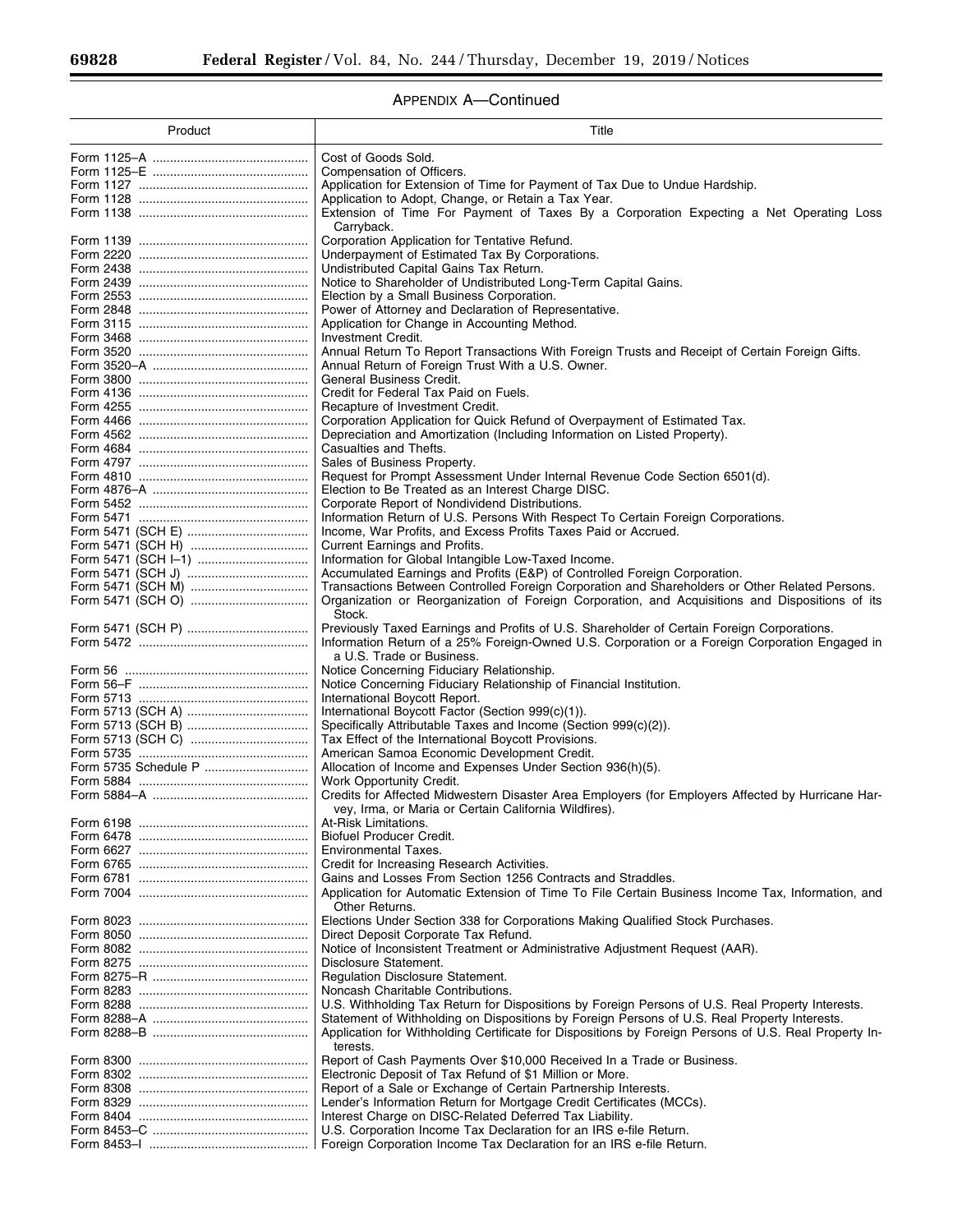# APPENDIX A—Continued

| Product | Title                                                                                                                   |
|---------|-------------------------------------------------------------------------------------------------------------------------|
|         | U.S. Partnership Declaration for an IRS e-file Return.                                                                  |
|         | U.S. S Corporation Income Tax Declaration for an IRS e-file Return.                                                     |
|         | Affiliations Schedule.                                                                                                  |
|         | Low-Income Housing Credit.                                                                                              |
|         | Asset Acquisition Statement Under Section 1060.                                                                         |
|         | Low-Income Housing Credit Allocation and Certification.                                                                 |
|         | Annual Statement for Low-Income Housing Credit.                                                                         |
|         | Recapture of Low-Income Housing Credit.                                                                                 |
|         | Information Return By Shareholder of a Passive Foreign Investment Company or Qualified Electing<br>Fund.                |
|         | Return by a Shareholder Making Certain Late Elections to End Treatment as a Passive Foreign In-<br>vestment Company.    |
|         | Reporting Agent Authorization.                                                                                          |
|         | Interest Computation Under the Look-Back Method for Completed Long-Term Contracts.                                      |
|         | Annual Certification of a Residential Rental Project.                                                                   |
|         | Election To Have a Tax Year Other Than a Required Tax Year.                                                             |
|         | Required Payment or Refund Under Section 7519.                                                                          |
|         | Annual Return for Partnership Withholding Tax (Section 1446).                                                           |
|         | Penalty for Underpayment of Estimated Section 1446 Tax for Partnerships.                                                |
|         | Certificate of Partner-Level Items to Reduce Section 1446 Withholding.                                                  |
|         | Installment Payments of Section 1446 Tax for Partnerships.                                                              |
|         | Foreign Partner's Information Statement of Section 1446 Withholding tax.                                                |
|         | Information Return for Acquisition of Control or Substantial Change in Capital Structure.                               |
|         | Corporate Passive Activity Loss and Credit Limitations.                                                                 |
|         | Partnership Withholding Tax Payment Voucher (Section 1446).                                                             |
|         | Special Loss Discount Account and Special Estimated Tax Payments for Insurance Companies.                               |
|         | Dollar Election Under Section 985.                                                                                      |
|         | Orphan Drug Credit.                                                                                                     |
|         | Change of Address-Business.<br>Like-Kind Exchanges.                                                                     |
|         |                                                                                                                         |
|         | Rental Real Estate Income and Expenses of a Partnership or an S Corporation.<br>Disabled Access Credit.                 |
|         | Credit for Prior Year Minimum Tax-Corporations.                                                                         |
|         | Enhanced Oil Recovery Credit.                                                                                           |
|         | Entity Classification Election.                                                                                         |
|         | Treaty-Based Return Position Disclosure Under Section 6114 or 7701(b).                                                  |
|         | Qualified Electric Vehicle Credit.                                                                                      |
|         | Renewable Electricity, Refined Coal, and Indian Coal Production Credit.                                                 |
|         | Consent to Extend the Time To Assess Tax Under Section 367-Gain Recognition Agreement.                                  |
|         | Consent To Extend the Time To Assess Tax Pursuant to the Gain Deferral Method (Section 721(c)).                         |
|         | Election to Use Different Annualization Periods for Corporate Estimated Tax.                                            |
|         | Empowerment Zone Employment Credit.                                                                                     |
|         | Indian Employment Credit.                                                                                               |
|         | Credit for Employer Social Security and Medicare Taxes Paid on Certain Employee Tips.                                   |
|         | Consent to Extend the Time to Assess the Branch Profits Tax Under Regulations Sections 1.884-                           |
|         | $2(a)$ and $(c)$ .                                                                                                      |
|         | Information Return of U.S. Persons With Respect to Foreign Disregarded Entities (FDEs) and For-<br>eign Branches (FBs). |
|         | Transactions Between Foreign Disregarded Entity of a Foreign Tax Owner and the Filer or Other                           |
|         | <b>Related Entities.</b>                                                                                                |
|         | Biodiesel and Renewable Diesel Fuels Credit.                                                                            |
|         | Return of U.S. Persons With Respect to Certain Foreign Partnerships.                                                    |
|         | Statement of Application for the Gain Deferral Method Under Section 721(c).                                             |
|         | Acceleration Events and Exceptions Reporting Relating to Gain Deferral Method Under Section<br>721(c).                  |
|         | Partner's Share of Income, Deductions, Credits, etc.                                                                    |
|         | Transfer of Property to a Foreign Partnership.                                                                          |
|         | Acquisitions, Dispositions, and Changes of Interests in a Foreign Partnership.                                          |
|         | Interest Computation Under the Look-Back Method for Property Depreciated Under the Income<br>Forecast Method.           |
|         | Qualified Subchapter S Subsidiary Election.                                                                             |
|         | Extraterritorial Income Exclusion.                                                                                      |
|         | New Markets Credit.                                                                                                     |
|         | Taxable REIT Subsidiary Election.                                                                                       |
|         | IRS e-file Electronic Funds Withdrawal Authorization for Form 7004.                                                     |
|         | IRS e-file Signature Authorization for Form 1120.                                                                       |
|         | IRS e-file Signature Authorization for Form 1120–F.                                                                     |
|         | IRS e-file Signature Authorization for Form 1065.                                                                       |
|         | IRS e-file Signature Authorization for Form 1120–S.                                                                     |
|         | Credit for Small Employer Pension Plan Startup Costs.                                                                   |
|         | Credit for Employer-Provided Childcare Facilities and Services.                                                         |
|         | Asset Allocation Statement Under Section 338.                                                                           |

 $\equiv$